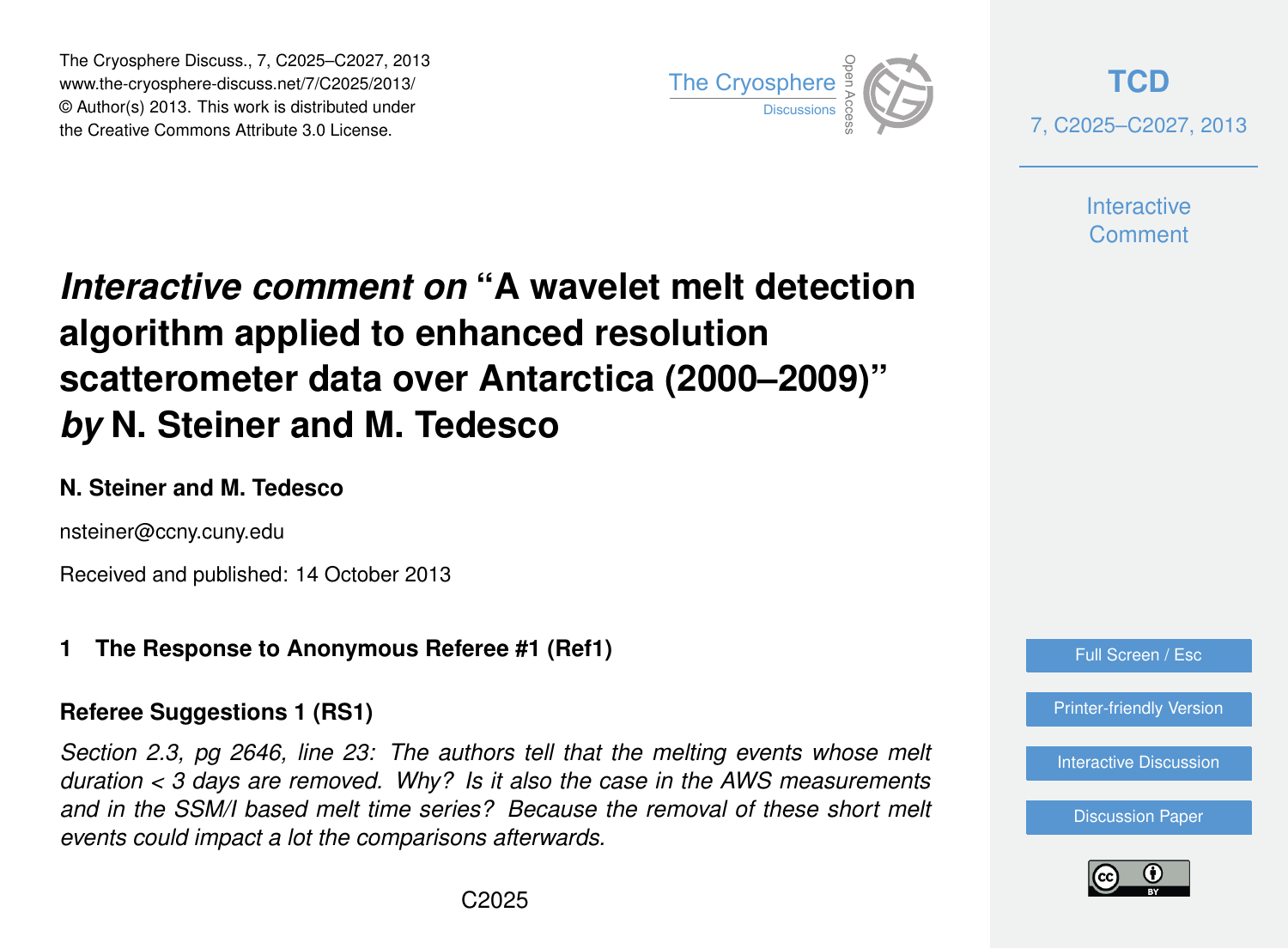# **Authors Response 1 (AR1)**

This convention allows for the elimination of obvious outliers, in terms of detection of melt using a threshold in a constant manner. The use of a 3 day minimum threshold for melt detection has been previously used in other studies (e.g. Tedesco, 2007) and is also used in the passive microwave records compared here. The goal is to reduce the number of melting events related to processes that are not related to meltwater production (e.g. wind-driven melting or extreme snow property changes) and that can be misclassified (and therefore eliminated from the data record). However, those shortterm events have been included in the seasonal cumulative totals in order to compare the remote sensing results with those obtained from ground observations

# **RS2A**

*Section 4.1: I suggest to put this section earlier in the text because it is strange to discuss the results of the new melt detection technique in Section 4.0 before validation with AWS measurements.*

## **AR2A**

We have reversed the order of the two sections in the manuscript.

#### **RS2B**

*It should be also very interesting to add in this comparison and in Fig 7 the M+30K and M09 SSM/I based technique to see which satellite data/melt detection algorithm compares the best with the AWS measurements and what is the interest of the QuickSCAT data (high resolution) in respect to the SMMI data (low resolution). It should be also interesting to add M+30K and M09 in Figs. 3-6 and in the discussion if it is not a too big job for the authors.*

#### **AR2B**

We appreciate the comment from the reviewer but we would rather to leave fig. 7 as is.

# **[TCD](http://www.the-cryosphere-discuss.net)**

7, C2025–C2027, 2013

**Interactive Comment**